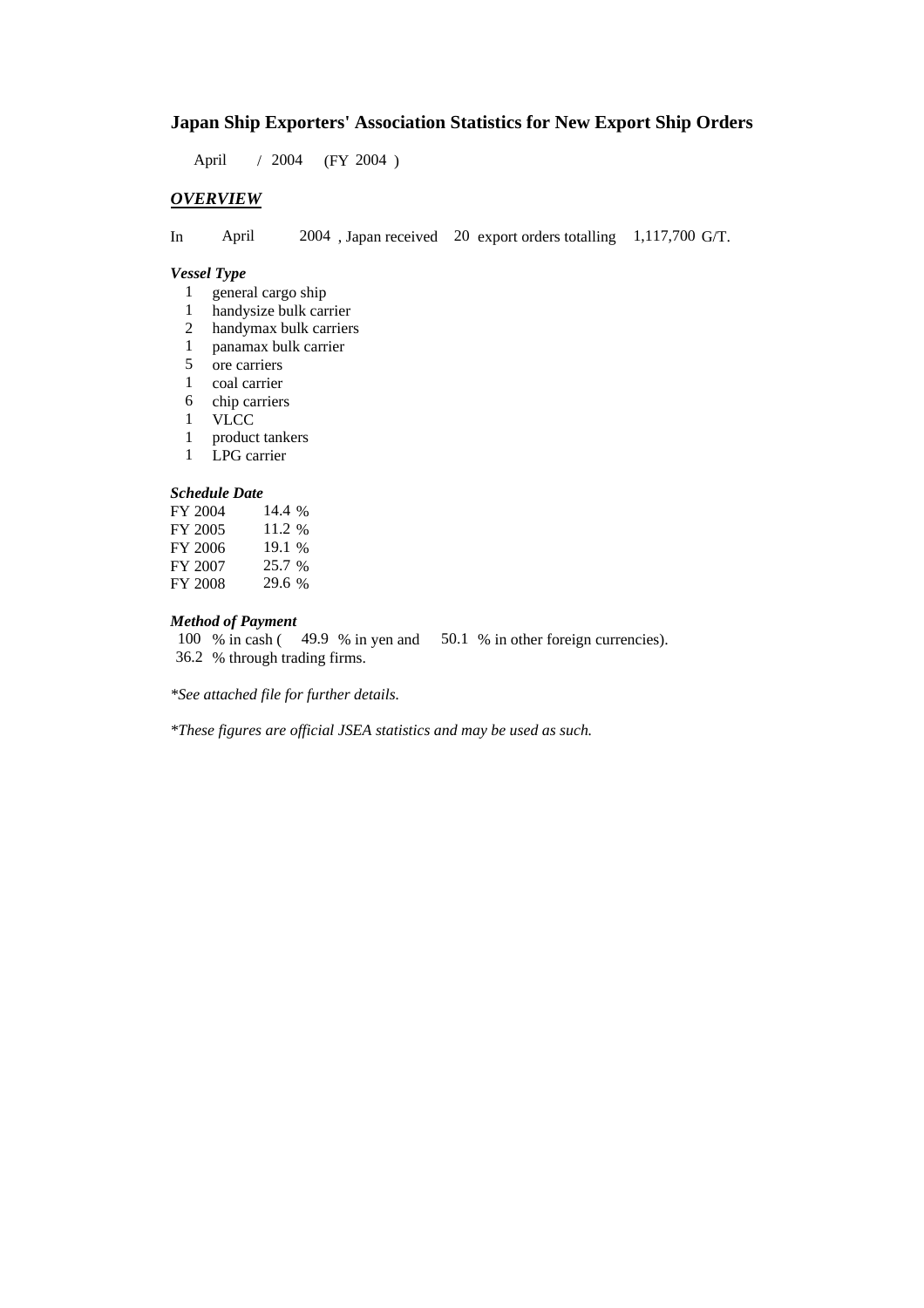## New Export Orders Placed in April 2004 (FY 2004) Based on Fiscal Year

Description Apr 03 to Mar 04 Apr 03 to Dec 03 Jan 2004 Feb 2004 Mar 2004 Apr 2004 Apr 04 to Apr 04 Jan 04 to Apr 04 No. $No.$   $G/T$ T || No. | G/T || No. | G/T || No. | G/T || No. | G/T || G/T || No. | G/T || No. | G/T || No. | G/T General Cargos ( 53 2,427,250 46 2,015,750 5 402,000 0 0 2 9,500 1 6,050 1 6,050 8 417,550 Bulk Carriers 3555| 15,276,690|| 324| 13,894,040| 13| 532,300| 3| 146,250| 15| 704,100| 16| 852,150| 16| 852,150|| 47| 2,234,800 Tankers 1344| 8,342,471|| 95| 5,961,954| 13| 856,750| 7| 360,800| 19| 1,162,967| 3| 259,500| 3| 259,500|| 42| 2,640,017 Combined Carriers 1 0 0 0 0 0 0 0 0 0 0 0 0 0 0 0 0 **Others** s and  $\vert 0$  0 0 0 0 0 0 0 0 0 0 0 0 0 0 0 Total 5422| 26,046,411|| 465| 21,871,744| 31| 1,791,050| 10| 507,050| 36| 1,876,567| 20| 1,117,700| 20| 1,117,700|| 97| 5,292,367  $\boxed{FY\,2002/FY2003\,(%)}$  \* 172.4  $\boxed{}$  214.0 101.0 101.0 40.9 92.2 101.6 101.6 101.6 \*\* 88.4 In CGT12,538,680 | 12,538,680 | 10,502,588 | 332,421 | 228,865 | 34,806 | 481,318 | 481,318 | 2,517,410

*Figures for shipbulding orders of 500 G/T and over for export as steel vessels placed with JSEA members are covered.*

\*FY 2002/FY2003

\*\*Calender Year 2004

JSEA (May 2004)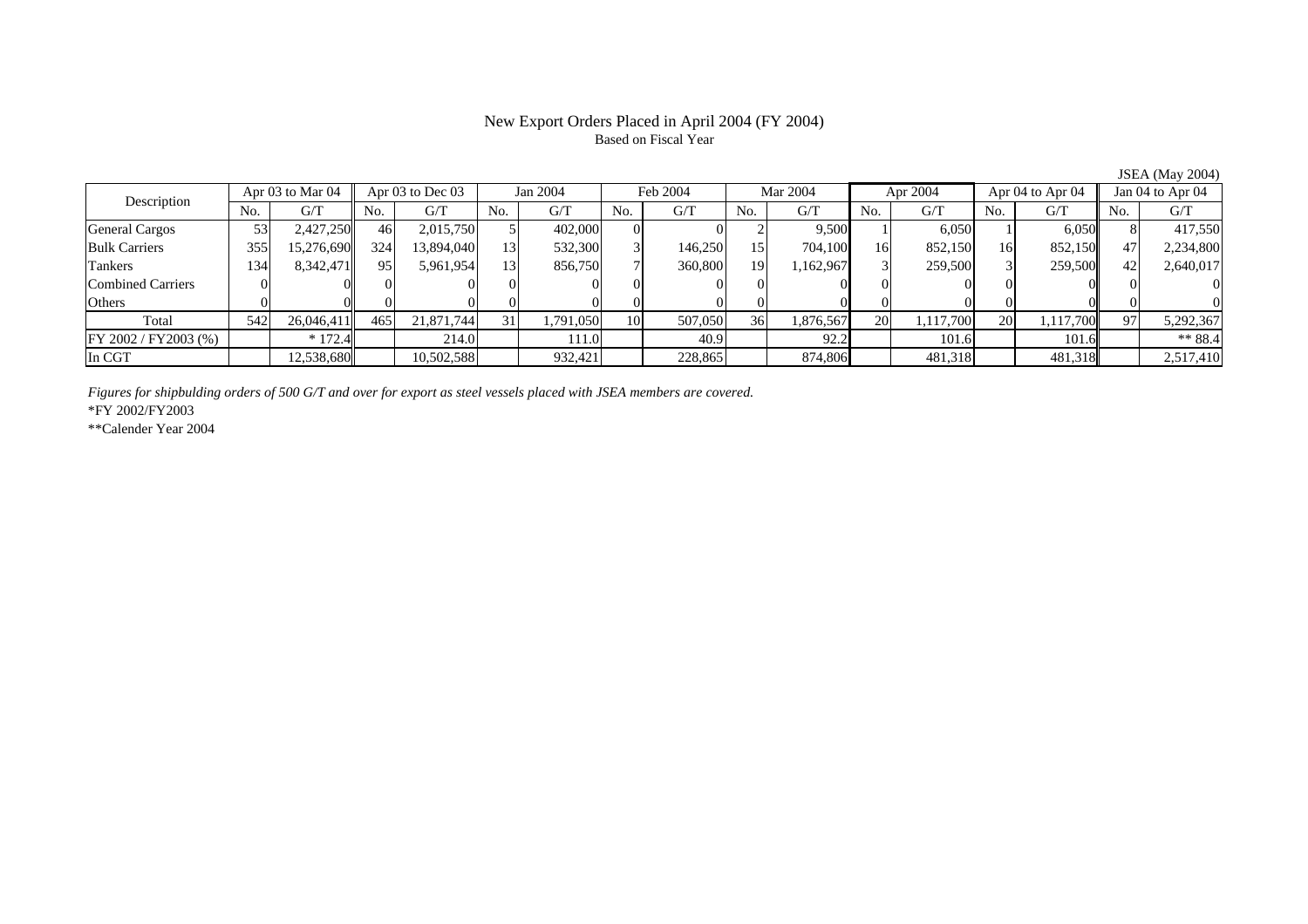## Export Ships Delivered in April 2004 (FY 2004) Based on Fiscal Year

Description Apr 03 to Mar 04 Apr 03 to Dec 03 Jan 2004 Feb 2004 Mar 2004 Apr 2004 Apr 04 to Apr 04 Jan 04 to Apr 04<br>No. 1 G/T No. 1 G/T No. 1 G/T No. 1 G/T No. 1 G/T No. 1 G/T No. 1 G/T No. 1 G/T No. 1 G/T No. 1 G/T No.  $G/T$ T || No. | G/T || No. | G/T || No. | G/T || No. | G/T || G/T || No. | G/T || No. | G/T || No. | G/T General Cargos ( 31 | 1,104,335 | 21 | 755,534 | 5 | 202,708 | 3 | 129,396 | 2 | 16,697 | 0 | 0 | 0 0 0 0 0 10 348,801 Bulk Carriers 1133| 4,561,732|| 68| 2,953,385| 18| 727,868| 13| 429,062| 14| 451,417| 12| 534,776| 12| 534,776|| 57| 2,143,123 Tankers 1033| 5,752,226|| 71| 4,001,941| 15| 807,463| 6| 316,786| 11| 626,036| 5| 460,565| 5| 460,565|| 37| 2,210,850 Combined Carriers 0 0 0 0 0 0 0 0 0 0 0 0 0 0 0 0 **Others** s and  $1$ 1 115,875 0 0 0 0 1 15,875 0 0 0 0 0 0 1 115,875 Total 2488| 11,534,168|| 160| 7,710,860| 38| 1,738,039| 23| 991,119| 27| 1,094,150| 17| 995,341| 17| 995,341| 105| 4,818,649 FY 2002 / FY 2003 (%) \* 110.6 112.5 137.2 86.9 93.8 161.5 161.5 161.5 \*\* 115.0 In CGT5,865,706 3,763,460 956,141 599,868 546,237 472,407 472,407 2,574,653

*Deliveries of new shipbuilding orders of 500 G/T and over for export as steel vessels placed with JSEA members are covered.*

\*FY 2002/FY2003

\*\*Calender Year 2004

JSEA (May 2004)